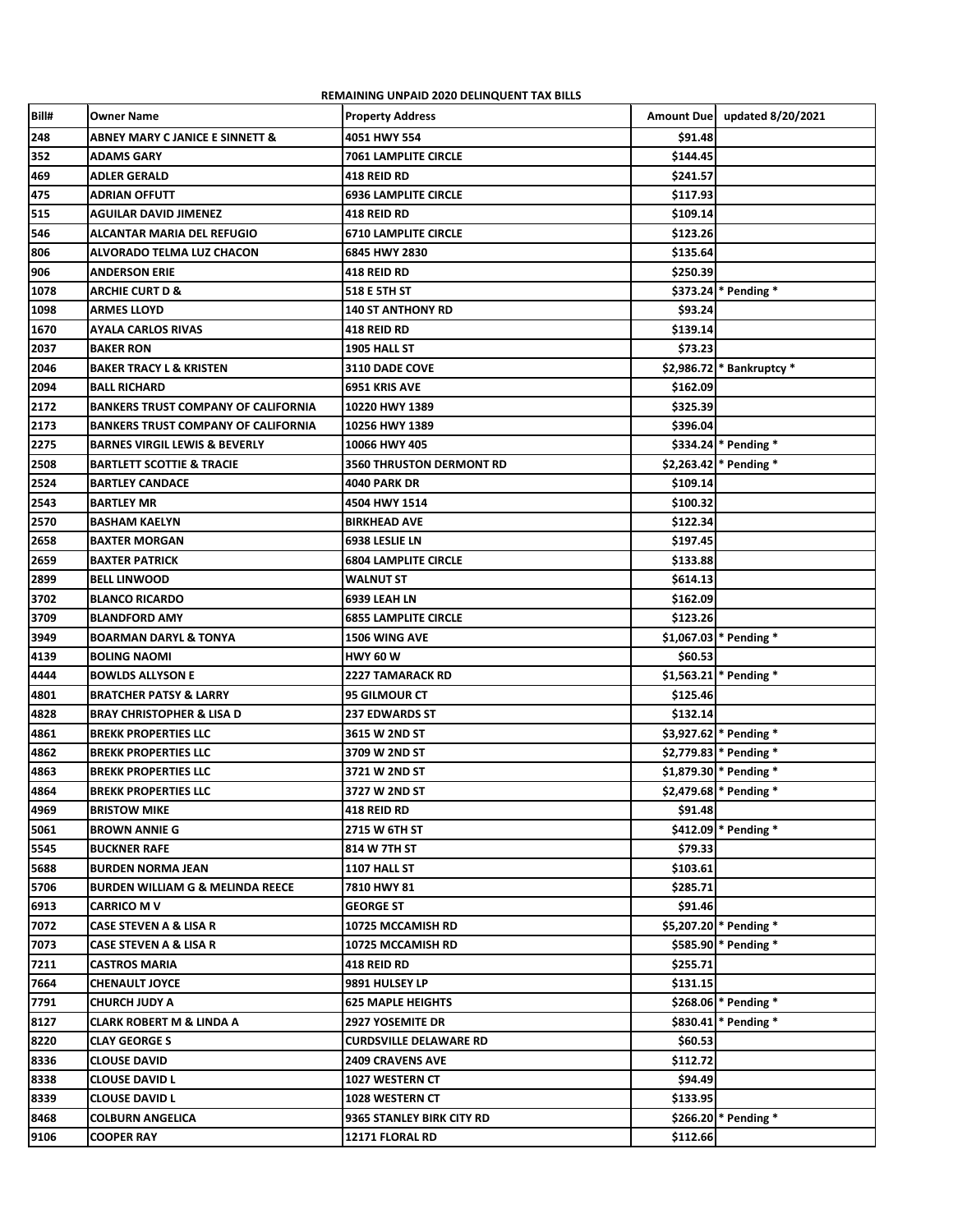| 9112           | <b>COOPER WILLIAM J</b>                           | <b>2200 MCCONNELL AVE</b>             | \$127.90             |                           |
|----------------|---------------------------------------------------|---------------------------------------|----------------------|---------------------------|
| 9512           | CRABTREE LEWIS W                                  | <b>814 GEORGE ST</b>                  | \$267.57             |                           |
| 9753           | <b>CRITE CLARA LOUISE</b>                         | <b>1019 JACKSON ST</b>                | \$91.46              |                           |
| 9780           | <b>CROSS KEITH</b>                                | 6756 LESLIE LN                        | \$135.64             |                           |
| 9792           | <b>CROWDER MARK H III</b>                         | 1026 PLEASURE PT E                    | \$109.96             |                           |
| 9832           | <b>CROWE KENNETH &amp; SHEILA</b>                 | 524 ELM ST                            | \$73.23              |                           |
| 9833           | <b>CROWE KENNETH E &amp; NIRAMONWAN</b>           | 522 ELM ST                            | \$168.59             |                           |
| 9939           | <b>CRUZ RAYMOND</b>                               | 6983 LEAH LN                          | \$356.35             |                           |
| 10038          | <b>CUSTER PERCY L &amp; ANNA</b>                  | <b>418 TAMPA DR</b>                   |                      | $$1,151.78$ Pending *     |
| 10623          | DAWSON VIOLET N & JOHNNY DAWSON JR                | 7431 GRIFFITH STATION RD              | \$175.28             |                           |
| 11255          | DOCKEMEYER CHAD O & ANGELA K                      | 222 HUBERT CT                         |                      | \$1,616.54 * Bankruptcy * |
| 11757          | <b>DURBIN E W</b>                                 | 9330 HWY 81                           |                      | \$541.74 * Pending *      |
| 11775          | <b>DURBIN SHERRY M</b>                            | <b>113 RIVER RD</b>                   | \$194.70             |                           |
| 12452          | <b>ELMER STACY MCINTIRE</b>                       | 1915 E 17TH ST                        | \$73.83              |                           |
| 12659          | <b>EPLEY JORDAN</b>                               | 418 REID RD                           | \$103.84             |                           |
| 12717          | <b>ESPINOBARRIOS SEBASTIAN</b>                    | 6759 LESLIE LN                        | \$215.09             |                           |
| 13005          | <b>EXLINE BETH S &amp; MICHAEL GOULD</b>          | 732 LOCUST ST                         | \$103.61             |                           |
| 13006          | EXLINE BETH S & MICHAEL GOULD                     | 800 LOCUST ST                         | \$103.61             |                           |
| 13021          | <b>EYLICIO CHUEY &amp; KAREN</b>                  | 418 REID RD                           | \$444.64             |                           |
| 13022          | <b>EYLICIO JESSICA</b>                            | 418 REID RD                           | \$135.64             |                           |
| 13102          | <b>FALIN JOHN KEVIN</b>                           | 418 REID RD                           | \$146.20             |                           |
| 13248          | <b>FELDPAUSCH ROGER</b>                           | 6949 LESLIE LN                        | \$91.48              |                           |
| 13402          | <b>FINCHER TONY A JR</b>                          | 3030 HWY 81                           | \$135.64             |                           |
| 13782          | <b>FORBES CHRISTOPHER</b>                         | 418 REID RD                           | \$109.14             |                           |
| 14022          | <b>FRANCIS MITCHELL E &amp; STEPHANIE L</b>       | 2123 SURREY DR W                      |                      | \$662.66 * Pending *      |
| 14084          | <b>FRASHURE VERNON L</b>                          | 4046 HWY 554                          |                      | \$96.77 * Pending *       |
| 14743          | <b>GARCIA FRANCISCO</b>                           | <b>6733 LAMPLITE CIRCLE</b>           | \$126.78             |                           |
| 14773          | <b>GARDNER ERNEST A &amp; ANNA MARY</b>           | 8316 JOE HAYNES RD                    |                      | \$1,362.84 * Pending *    |
| 14806          | <b>GARRETT KEVIN &amp; KARRON</b>                 | <b>2049 YELVINGTON KNOTTSVILLE RD</b> |                      | \$453.48 * Pending *      |
| 15046          | <b>GIBSON WILLIAM K &amp; KENDALL L MOORE</b>     | 418 REID RD                           | \$162.09             |                           |
| 15195          | <b>GIPE ROBERT F</b>                              | 1855 ASPENWOOD CT                     | \$73.23              |                           |
| 15281          | <b>GLASSCOCK JAMES L &amp; LINDA LATTIN</b>       | 10909 RED HILL MAXWELL RD             |                      | \$440.19 * Pending *      |
| 15596          | <b>GOMEZ EVANDE</b>                               | 4040 PARK DR                          | \$144.45             |                           |
| 15684          | <b>GOODMAN LOLA B</b>                             | 1505 ALEXANDER AVE                    | \$103.61             |                           |
| 15685          | <b>GOODMAN LOLA B</b>                             | 1507 ALEXANDER AVE                    | \$79.33              |                           |
| 16155          | <b>GREATHOUSE RICHARD L JR</b>                    | <b>2018 KEENLAND PKWY</b>             | \$294.53             |                           |
| 16177          | <b>GREEN FRANCHESTERA</b>                         | 815 W 7TH ST                          | \$73.23              |                           |
| 16239          | <b>GREEN WILLIE JR &amp; PATSY</b>                | <b>603 POPLAR ST</b>                  | \$91.46              |                           |
| 16547          | <b>GULLET WILLIAM</b>                             | 6979 KRIS AVE                         | \$232.75             |                           |
| 16577          | <b>GURRION KAREN VIRGINIA</b>                     | <b>6905 LAMPLITE CIRCLE</b>           | \$142.73             |                           |
| 16580          | <b>GUTHRIE</b>                                    | 11909 HWY 144                         | \$109.14             |                           |
| 16584          | <b>GUTIERREZ HUMBERTO</b>                         | 6922 LESLIE LN                        | \$126.78             |                           |
| 16657          | <b>HAAS ELLEN</b>                                 | 2225 W 9TH ST                         | \$91.46              |                           |
| 16677          | <b>HADDOCK NICHOLAS L JR</b>                      | 418 REID RD                           | \$103.84             |                           |
| 16765          | <b>HAGAN JOSEPH G &amp; SHEILA K</b>              | <b>156 HUMMINGBIRD LP E</b>           |                      | $$1,162.41$ Pending *     |
| 17048          | <b>HALL JASON &amp; RACHELLE WEDDING</b>          | 418 REID RD                           | \$144.45             |                           |
| 17126          | <b>HALL TAMIKA</b>                                | <b>6730 LAMPLITE CIRCLE</b>           | \$126.78             |                           |
| 17234          | <b>HAMILTON DARRELL &amp; ARTIE</b>               | 914 CONWAY AVE                        | \$79.33              |                           |
| 17235          | <b>HAMILTON DARRELL &amp; ARTIE</b>               | <b>916 CONWAY AVE</b>                 | \$79.33              |                           |
| 17236          | <b>HAMILTON DARRELL &amp; ARTIE</b>               | 920 CONWAY AVE                        | \$79.33              |                           |
| 17440          | <b>HANCOCK AARON</b>                              | <b>6944 LAMPLITE CIRCLE</b>           | \$268.06             |                           |
| 17623          | <b>HARDIN TIMOTHY W &amp; EVON M</b>              | <b>313 LITTELL ST</b>                 | \$158.85             |                           |
|                |                                                   |                                       |                      |                           |
|                |                                                   | 1708 W 4TH ST                         |                      |                           |
| 17630<br>17644 | <b>HARDISON ELIZABETH E</b><br><b>HARDY JACOB</b> | <b>6836 LAMPLITE CIRCLE</b>           | \$295.50<br>\$126.78 |                           |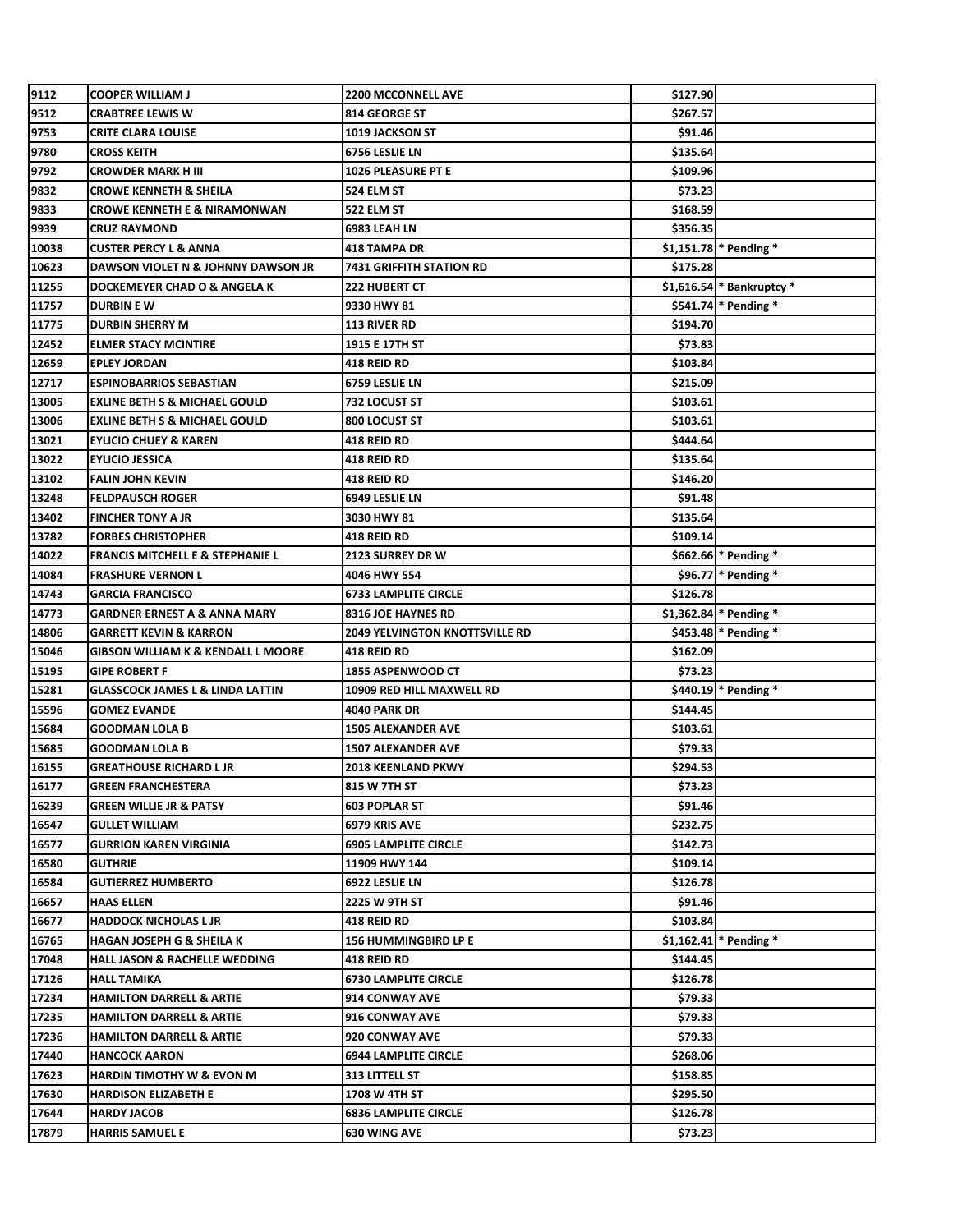| 18168 | <b>HAWN JAMES D</b>                  | 3020 DAVIESS ST             | \$97.52  |                          |
|-------|--------------------------------------|-----------------------------|----------|--------------------------|
| 18501 | HAYDEN TIMOTHY M II                  | 2019 KEENLAND PKWY          | \$324.56 |                          |
| 18737 | <b>HEADY LARRY &amp; SHARON</b>      | 8801 KINGFISHER LAKE RD     |          | \$2,681.89 * Pending *   |
| 18797 | <b>HEDGES RICHARD &amp; DENNAE</b>   | 2207 W 1ST ST               |          | \$361.09 * Pending *     |
| 18861 | <b>HELM NATHAN S</b>                 | <b>6746 LAMPLITE CIRCLE</b> | \$126.78 |                          |
| 19101 | <b>HERLEIN TIMOTHY</b>               | 4040 PARK DR                | \$232.75 |                          |
| 19829 | <b>HOGLE WILLIAM</b>                 | 4040 PARK DR                | \$112.66 |                          |
| 19960 | HOMETOWN COLONY ESTATES LLC          | 5486 RED MILE LP            | \$104.65 |                          |
| 20559 | <b>HOWARD RICKY</b>                  | 10921 HWY 144               | \$206.27 |                          |
| 20882 | <b>HUMPHREY ELBERT &amp; NANCY</b>   | 1625 HALL ST                | \$67.16  |                          |
| 21063 | <b>HUSKISSON RAYMOND L</b>           | <b>7335 LAMPLITE CIRCLE</b> | \$338.69 |                          |
| 21081 | <b>HUTCHINS CHARLES M</b>            | 418 REID RD                 | \$126.78 |                          |
| 21307 | IJAMES MICHAEL                       | 703 STONE ST                |          | $$340.44$ * Pending *    |
| 21888 | JACKSON LAURA J                      | 5840 MILLERS MILL RD        | \$373.99 |                          |
| 22197 | JARNAGIN BILL                        | <b>2625 LANCASTER AVE</b>   | \$94.49  |                          |
| 22786 | JOHNSON URIAH                        | 6828 THOMA DR               | \$170.96 |                          |
| 23093 | JONES SANDRA                         | 1209 HWY 279 N              | \$91.48  |                          |
| 23163 | JUAN IRMA                            | 6962 LESLIE LN              | \$104.70 |                          |
| 23164 | JUAREZ ANDRES M                      | 418 REID RD                 | \$135.64 |                          |
| 23165 | JUAREZ LARA SAMANTHA                 | <b>6917 LAMPLITE CIRCLE</b> | \$197.45 |                          |
| 23363 | KAMUF KYLE                           | <b>3030 RUSSELL RD</b>      | \$113.49 |                          |
| 23707 | <b>KELLY WILLIAM</b>                 | 4960 POPLAR LOG BRIDGE RD   | \$190.36 |                          |
| 23948 | <b>KIMBLEY TIMOTHY</b>               | 6708 LESLIE LN              | \$193.90 |                          |
| 23949 | <b>KIMBLEY TONY</b>                  | 6961 JAMIE LN               | \$126.78 |                          |
| 24085 | <b>KINNSER NATHAN</b>                | 7021 LAMPLITE CIRCLE        | \$126.78 |                          |
| 24404 | <b>KNUTSON ELIZABETH</b>             | 6556 HWY 231                | \$232.75 |                          |
| 24542 | <b>KREISLE WALLACE K</b>             | 424 HATHAWAY ST             | \$79.33  |                          |
| 25786 | LEWIS KAREN                          | <b>6835 LAMPLITE CIRCLE</b> | \$100.32 |                          |
| 25942 | <b>LINDSEY HERMAN E</b>              | 904 ELSMERE ST              | \$73.23  |                          |
| 25948 | LINDSEY KARL                         | <b>1907 ALEXANDER AVE</b>   | \$97.52  |                          |
| 25973 | LING ANTHONY WAYNE                   | 2033 ARLINGTON PK DR        | \$418.17 |                          |
| 25981 | LING ROBERT LEO                      | 2034 W 10TH ST              | \$73.23  |                          |
| 26050 | LLOYD VENITA                         | 418 REID RD                 | \$153.27 |                          |
| 26114 | LOGSDON JEFFREY                      | 1529 W 2ND ST               | \$125.48 |                          |
| 26195 | LORD TRACY                           | 418 REID RD                 | \$280.40 |                          |
| 26254 | LOWE CHRISTINE THOMAS                | 2020 YORK DR                |          | $$936.08$ * Bankruptcy * |
| 26441 | <b>LYONS TROY</b>                    | 6977 LESLIE LN              | \$215.09 |                          |
| 27090 | <b>MARTIN JOHN W II &amp;</b>        | <b>1718 BLUFF AVE</b>       | \$286.37 |                          |
| 27316 | <b>MATEO FRANSICO</b>                | 6955 KRIS AVE               | \$117.93 |                          |
| 27609 | <b>MATTINGLY WILLIAM COLE</b>        | <b>1382 STINNETT RD</b>     | \$356.35 |                          |
| 27901 | <b>MCCAMPBELL WILL</b>               | 6873 LESLIE LN              | \$179.76 |                          |
| 28027 | <b>MCCLAIN CATHERINE</b>             | 6924 LEAH LN                | \$126.78 |                          |
| 28093 | <b>MCCORMICK MICHAEL</b>             | 6556 HWY 231                | \$188.58 |                          |
| 28200 | <b>MCDANIEL LARRY B &amp; BRENDA</b> | 8679 JACK HINTON RD         |          | \$446.41 * Pending *     |
| 28316 | <b>MCFADDEN ERIC L</b>               | <b>171 BOOTH FIELD RD</b>   |          | $$3,997.42$ Pending *    |
| 28855 | <b>MERCER CASEY W</b>                | 6303 HWY 762                | \$131.15 |                          |
| 28888 | <b>MEREDITH DEBBIE</b>               | 231 CHESTNUT GROVE RD N     |          | $$5,212.28$ * Pending *  |
| 28970 | <b>MESERVE CRYSTAL</b>               | 418 REID RD                 | \$96.77  |                          |
| 29041 | <b>MICHIE STANLEY</b>                | 4040 PARK DR                | \$91.48  |                          |
| 29227 | <b>MILLAY MARTIN</b>                 | 6776 LESLIE LN              | \$206.27 |                          |
| 29401 | MILLER MARIA ELAINE                  | 418 REID RD                 | \$209.78 |                          |
| 30813 | <b>MYERS KURT</b>                    | 7184 HWY 762                | \$764.25 |                          |
| 31298 | NICOLAS WILLIAM C & ANGELA D         | 7416 FRENCH ISLAND RD       | \$259.22 |                          |
| 32010 | OOST MATTHEW J                       | 3018 YOSEMITE DR            |          | \$1,508.49 * Pending *   |
|       | OOST MICHAEL D                       | 2749 W 9TH ST               |          | \$562.09 * Pending *     |
| 32011 |                                      |                             |          |                          |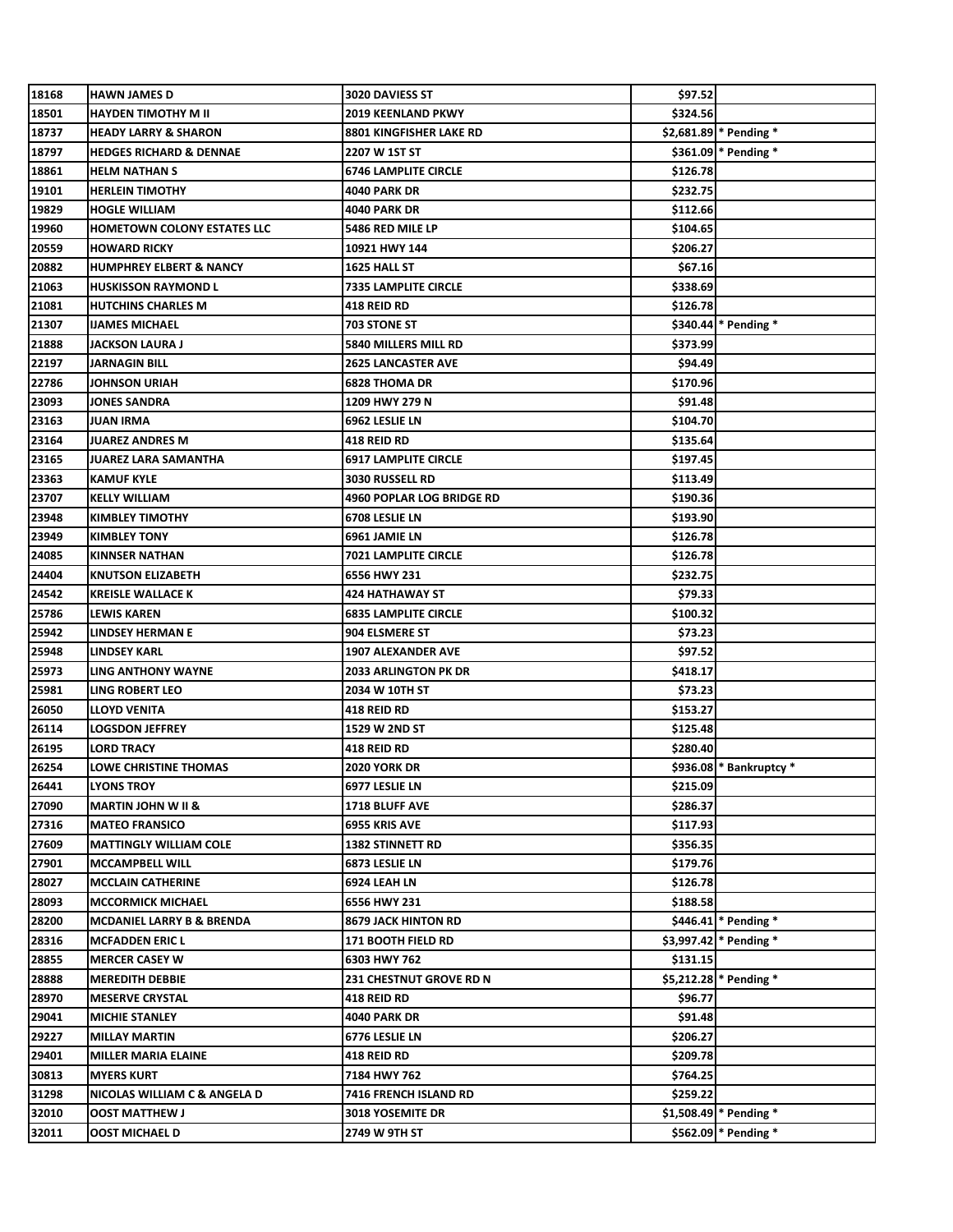| 32606          | <b>PALMER RONALD &amp; STACEY</b>           | <b>1627 PAYNE AVE</b>                       | \$91.46             |                         |
|----------------|---------------------------------------------|---------------------------------------------|---------------------|-------------------------|
| 33483          | PAYNE RANDY & MELINDA                       | 10651 KELLY CEMETERY RD                     | \$128.55            |                         |
| 33768          | PENDLETON ROBERT F JR                       | <b>624 JACKSON ST</b>                       | \$278.49            |                         |
| 33846          | PERRY JAMES SYLVESTER JR                    | 9249 KELLY CEMETERY RD                      |                     | \$690.43 * Pending *    |
| 33899          | PETTREY TRACY                               | <b>2229 MCCONNELL AVE</b>                   |                     | \$379.92 * Pending *    |
| 34341          | PORTER AMANDA GIBSON                        | <b>725 HATHAWAY ST</b>                      | \$91.46             |                         |
| 34755          | <b>PROCTOR DOROTHY</b>                      | <b>418 REID RD</b>                          | \$91.48             |                         |
| 34935          | <b>PYTLIK RICHARD</b>                       | 910 MCGILL ST                               | \$79.33             |                         |
| 34989          | <b>QUINN ANTHONY</b>                        | 6834 LESLIE LN                              | \$192.13            |                         |
| 35624          | RECOMMENDED MANAGEMENT LLC                  | <b>6330 WATERFIELD DR</b>                   | \$254.77            |                         |
| 35625          | RECOMMENDED MANAGEMENT LLC                  | <b>6320 WATERFIELD DR</b>                   | \$254.77            |                         |
| 35626          | RECOMMENDED MANAGEMENT TEAM LLC             | <b>HWY 405</b>                              |                     | \$449.01 * Pending *    |
| 35977          | <b>REYNOLDS J W &amp; GLADYS</b>            | 1435 W 9TH ST                               | \$91.46             |                         |
| 35993          | <b>REYNOLDS MARVIN E JR &amp; KAREN A</b>   | <b>708 DEER TRAIL</b>                       |                     | $$1,542.04$ * Pending * |
| 36193          | <b>RICHARDS CATALINA</b>                    | <b>RED HILL MAXWELL RD</b>                  | \$131.15            |                         |
| 36346          | <b>RILEY BRAD</b>                           | <b>731 HARMONS FERRY RD W</b>               | \$382.85            |                         |
| 36828          | <b>ROBERTS MISTY D &amp; ROBERT L DODDS</b> | <b>2514 PARDON AVE</b>                      | \$115.74            |                         |
| 37129          | <b>RODRIGUEZ CARLOS</b>                     | <b>418 REID RD</b>                          | \$103.84            |                         |
| 37147          | <b>ROGERS CAROLYN</b>                       | 6830 LESLIE LN                              | \$197.45            |                         |
| 37256          | <b>ROSS HARLAN</b>                          | <b>6864 LAMPLITE CIRCLE</b>                 | \$117.93            |                         |
| 37273          | <b>ROSS MURIYD</b>                          | <b>6913 LAMPLITE CIRCLE</b>                 | \$126.78            |                         |
| 37422          | <b>RUDISELL BRIAN</b>                       | 7848 HWY 2830                               | \$532.92            |                         |
| 37765          | <b>SALAZAR HOMERO</b>                       | <b>418 REID RD</b>                          | \$197.45            |                         |
| 37971          | <b>SANTIAGO JESUS &amp; CECILIA SANTOS</b>  | 1528 E 19TH ST                              | \$136.99            |                         |
| 38217          | <b>SCHNEIDER JOHN &amp; TAMMY</b>           | 6751 LESLIE LN                              | \$126.78            |                         |
| 38570          | <b>SHADRICK ERNEST &amp; MAGGIE</b>         | <b>2027 HUGHES AVE</b>                      | \$219.46            |                         |
| 39314          | SINNETT JAMES                               | 7034 HWY 815                                | \$232.75            |                         |
| 39315          | SINNETT JAMES JANICE & EMMA                 | <b>HWY 815</b>                              | \$184.14            |                         |
| 39317          | SINNETT MARY ELIZABETH                      | <b>1000 JACKSON ST</b>                      | \$70.21             |                         |
| 39674          | <b>SMITH JUNIUS K</b>                       | 1617 OHIO ST                                |                     | \$387.82 * Pending *    |
| 39856          | SNIDER KENNETH E                            | 1701 LEITCHFIELD RD                         |                     | \$985.81 * Pending *    |
| 39974          | SOSH ORVILLE & KIMBERLY                     | <b>5756 MAY RD</b>                          | \$91.48             |                         |
| 40147          | <b>SPENCE JAMES</b>                         | <b>418 REID RD</b>                          | \$250.39            |                         |
| 40240          | <b>SPURRIER STEVE</b>                       | 8931 AUBREY RD                              |                     | \$755.41 * Pending *    |
| 40674          | STEWART EDWARD R ESTATE                     | 390 HWY 140 W                               | \$175.28            |                         |
| 41598          | TAPP MAKAYLA ERIN NICOLE                    | <b>29 PLUM ST</b>                           | \$92.06             |                         |
| 41702          | TAYLOR FRONA                                | 6920 KRIS AVE                               | \$140.91            |                         |
| 41804          | TAYLOR RIAN D                               | <b>8635 OLD HARTFORD RD</b>                 | \$268.06            |                         |
| 41828          | <b>TAYLOR TAMMY</b>                         | <b>418 REID RD</b>                          | \$119.73            |                         |
| 42860          | TOMAS MAGDALENA                             | <b>4040 PARK DR</b>                         | \$110.87            |                         |
| 42894          | <b>TONG STEPHANIE</b>                       | 1804 E 15TH ST                              | \$103.61            |                         |
| 42925          | TOOTERS LAWN MOWERS PARTS & REPAIR          | 3210 JEFFERSON ST                           |                     | $$641.07$ * Pending *   |
| 42937          | <b>TORREZ JESSICA</b>                       | <b>6947 LEAH LN</b>                         | \$117.93            |                         |
| 43513          | UNDERHILL EVERETT JR & GLENDORA             | <b>721 STONE ST</b>                         | \$121.82            |                         |
| 43656          | VANDERBILT MORTGAGE & FINANCE               | 9900 HWY 815                                | \$974.39            |                         |
| 44278          | <b>WALTON ANDREW C</b>                      | <b>6420 OLD STATE RD</b>                    | \$100.32            |                         |
| 44586          | WATHEN JOHN & ANGELA                        | 8159 CRISP RD                               | \$585.90            |                         |
| 44649          | WATKINS KEITH                               | <b>625 POPLAR ST</b>                        | \$140.63            |                         |
| 44652          | WATKINS LAURA E                             | 2523 W 8TH ST                               |                     | \$327.70 * Pending *    |
| 44670          | WATSON BRENDA JUNE &                        | <b>2004 MCCULLOCH AVE</b>                   | \$184.14            |                         |
| 44944          | <b>WELCH JOSEPH</b>                         | 6923 KRIS AVE                               | \$91.48             |                         |
| 45188          | WEST SIDE AUTO PARTS INC                    | <b>2225 LANCASTER AVE</b>                   | \$91.46             |                         |
|                |                                             |                                             |                     |                         |
|                |                                             |                                             |                     |                         |
| 45189<br>46175 | WEST SIDE AUTO PARTS INC<br>WILSON ARIZONA  | <b>2221 LANCASTER AVE</b><br>6700 LESLIE LN | \$91.46<br>\$163.87 |                         |